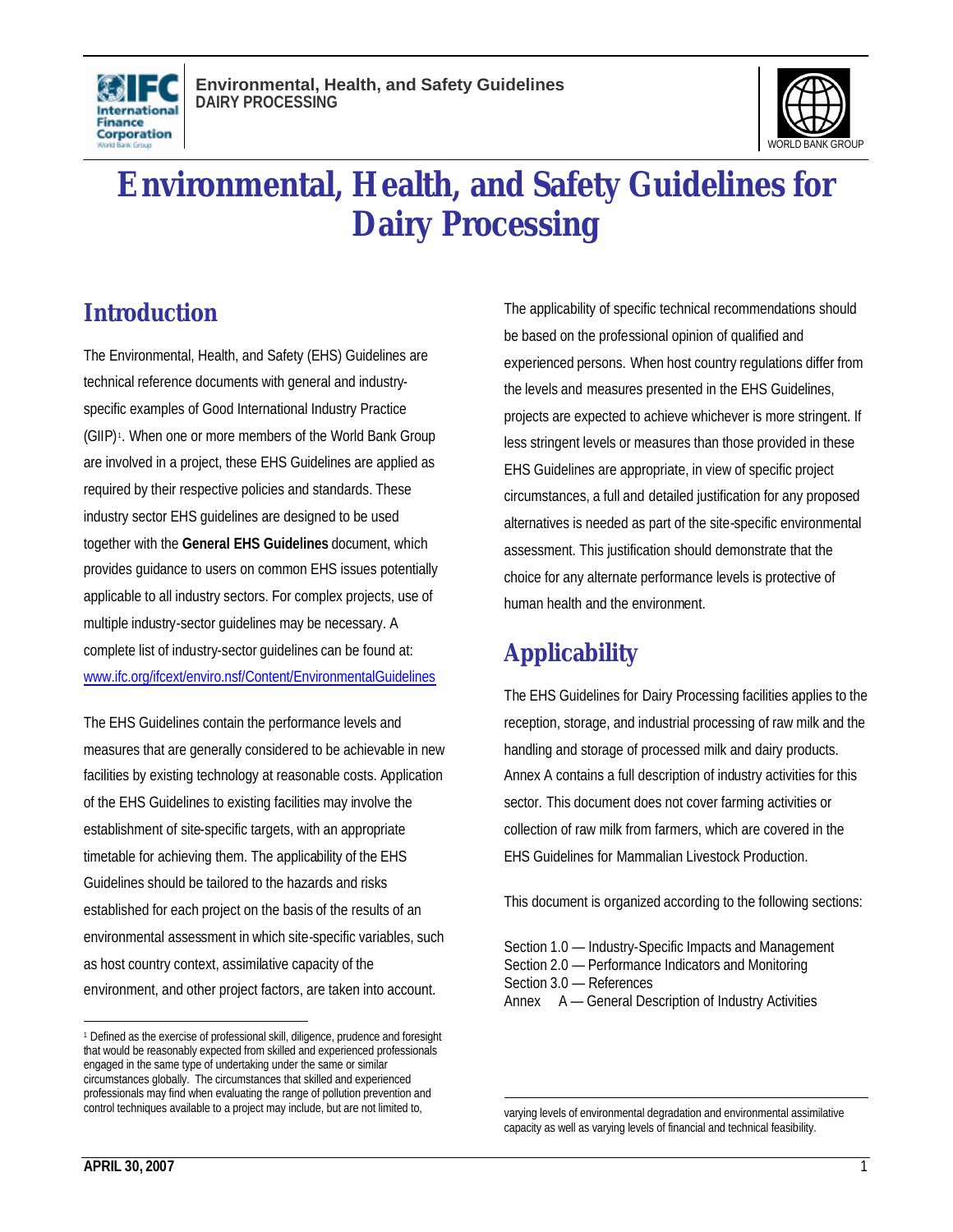



# **1.0 Industry-Specific Impacts and Management**

The following section provides a summary of EHS issues associated with dairy processing facilities that occur during the operational phase, along with recommendations for their management. Recommendations for the management of EHS issues common to most large industrial facilities during the construction and decommissioning phases are provided in the **General EHS Guidelines**.

### **1.1 Environment**

Environmental issues specifically associated with dairy processing facilities include the following:

- **Wastewater**
- Solid waste
- Emissions to air
- Energy consumption

#### **Wastewater**

#### *Industrial Process Wastewater*

Due to the presence of milk solids (e.g. protein, fat, carbohydrates, and lactose), untreated wastewater from dairy processing facilities may have a significant organic content, biochemical oxygen demand (BOD), and chemical oxygen demand (COD). Whey may also contribute to high organic loads in wastewater. Salting activities during cheese production may result in high salinity levels in wastewater. Wastewater may also contain acids, alkali, and detergents with a number of active ingredients, and disinfectants, including chlorine compounds, hydrogen peroxide, and quaternary ammonia compounds. Wastewater may have a significant microbiological load and may also contain pathogenic viruses and bacteria.

The following recommended techniques can be used to prevent the contamination of the wastewater stream:

- Avoid milk, product, and by-product losses ( e.g. from spills, leaks, excessive changeovers, and shut downs) through the adoption of good manufacturing procedures and facility maintenance;
- Separate and collect product waste, including rinse waters and by-products, to facilitate recycling or further processing for subsequent use, sale, or disposal (e.g. whey and casein);
- Install grids to reduce or avoid the introduction of solid materials into the wastewater drainage system;
- Process and foul drains should be separate in process areas and should discharge directly to a treatment plant and / or municipal sewerage system;
- Pipes and tanks should be self–draining, with appropriate procedures for product discharge prior to, or integral with, cleaning procedures;
- Subject to sanitary requirements, recycle process water, including condensate from evaporation processes, for preheating and heat-recovery systems for heating and cooling processes, to minimize water and energy consumption;
- Adopt best-practice methods for facility cleaning, which may involve manual or automated Clean In Place (CIP)<sup>2</sup> systems, using approved chemicals and / or detergents with minimal environmental impact and compatibility with subsequent wastewater treatment processes.

<sup>1</sup> 2 Automated CIP systems reduce chemical, water, and energy consumption and facilitate rinse recovery but may not be appropriate for all applications.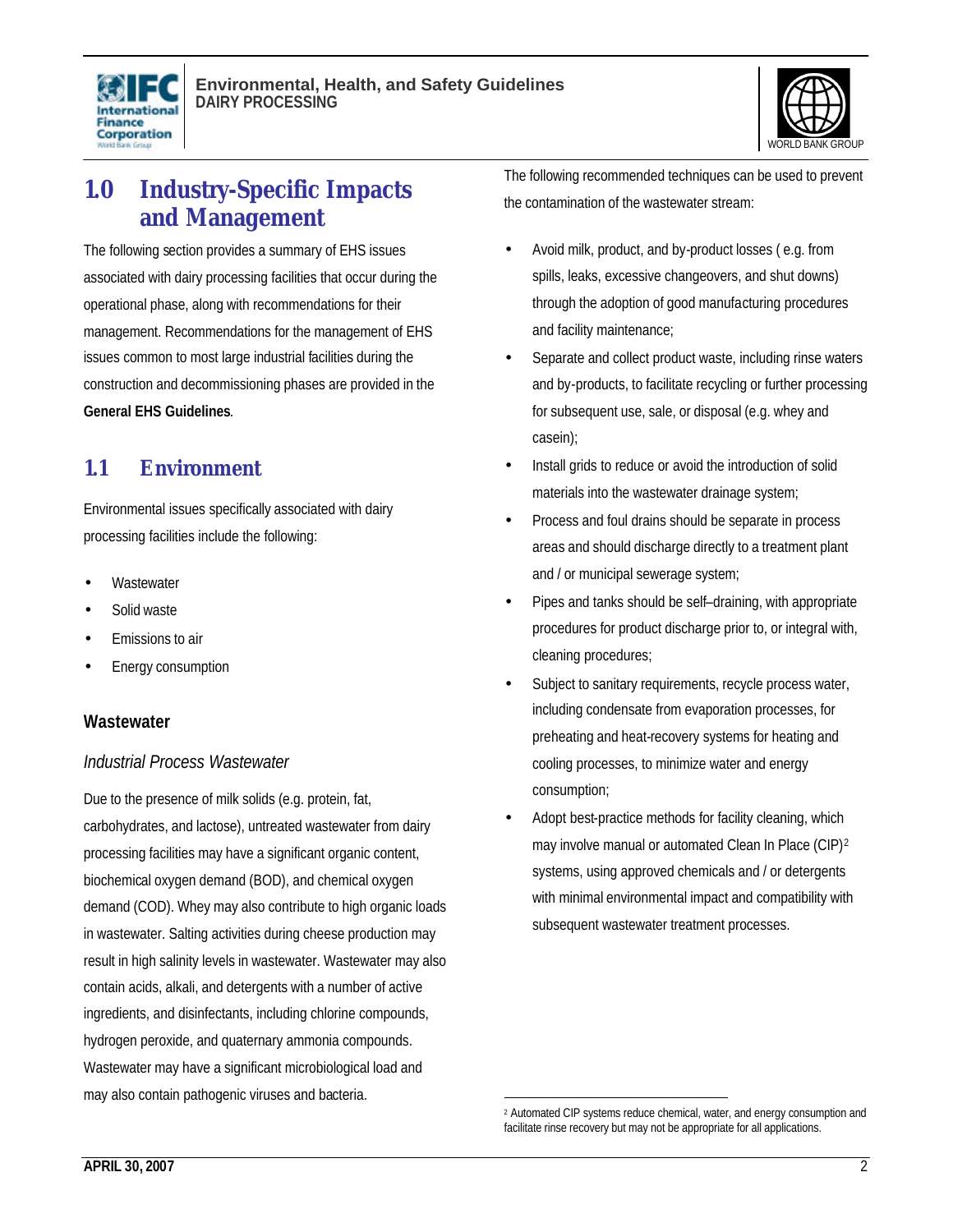



### *Process Wastewater treatment*

Techniques for treating industrial process wastewater in this sector include grease traps, skimmers or oil water separators for separation of floatable solids; flow and load equalization; sedimentation for suspended solids reduction using clarifiers; biological treatment, typically anaerobic followed by aerobic treatment, for reduction of soluble organic matter (BOD); biological nutrient removal for reduction in nitrogen and phosphorus; chlorination of effluent when disinfection is required; dewatering and disposal of residuals; in some instances composting or land application of wastewater treatment residuals of acceptable quality may be possible. Additional engineering controls may be required to contain and neutralize nuisance odors. Source segregation and alternate treatment methods are typically used for high salinity streams that contribute to elevated TDS levels in the wastewater.

Management of industrial wastewater and examples of treatment approaches are discussed in the **General EHS Guidelines**. Through use of these technologies and good practice techniques for wastewater management, facilities should meet the Guideline Values for wastewater discharge as indicated in the relevant table of Section 2 of this industry sector document.

### *Other Wastewater Streams & Water Consumption*

Guidance on the management of non-contaminated wastewater from utility operations, non-contaminated stormwater, and sanitary sewage is provided in the **General EHS Guidelines**. Contaminated streams should be routed to the treatment system for industrial process wastewater. Dairy processing facilities use considerable quantities of potable water for processing and for cleaning of equipment, process areas, and vehicles. Recommendations to reduce water consumption, especially

where it may be a limited natural resource, are provided in the **General EHS Guidelines**.

### **Solid Waste**

Solid organic waste in dairy processing facilities mainly originates from production processes and includes nonconforming products and product losses (e.g. milk spillages liquid whey and buttermilk), grid and filter residues, sludge from centrifugal separators and wastewater treatment, and packaging waste (e.g. discarded cuts, spent ripening bags, wax residues from cheese production) arising from incoming raw materials and production line damage.

Recommended measures to reduce and manage solid waste include the following:

- Where possible and subject to sanitary requirements, segregate solid process waste and non-conforming products for reprocessing into commercial products and byproducts (e.g. butter oil, processed cheese, animal feed, soap stock, or other technical-grade materials);
- Optimize product filling and packaging equipment to avoid product- and packaging-material waste;
- Optimize the design of packaging material to reduce the volume of waste (e.g. by using recycled materials and by reducing the thickness without compromising food safety criteria). If PET bottles are blown on site, plastic waste cuttings can be reused, or should be sorted as plastic waste for off-site recycling or disposal;
- Use uncontaminated sludge from on-site wastewater treatment for agricultural fertilizer or production of biogas.
- Remaining waste should be managed and disposed of according to the recommendations for industrial waste in the **General EHS Guidelines**.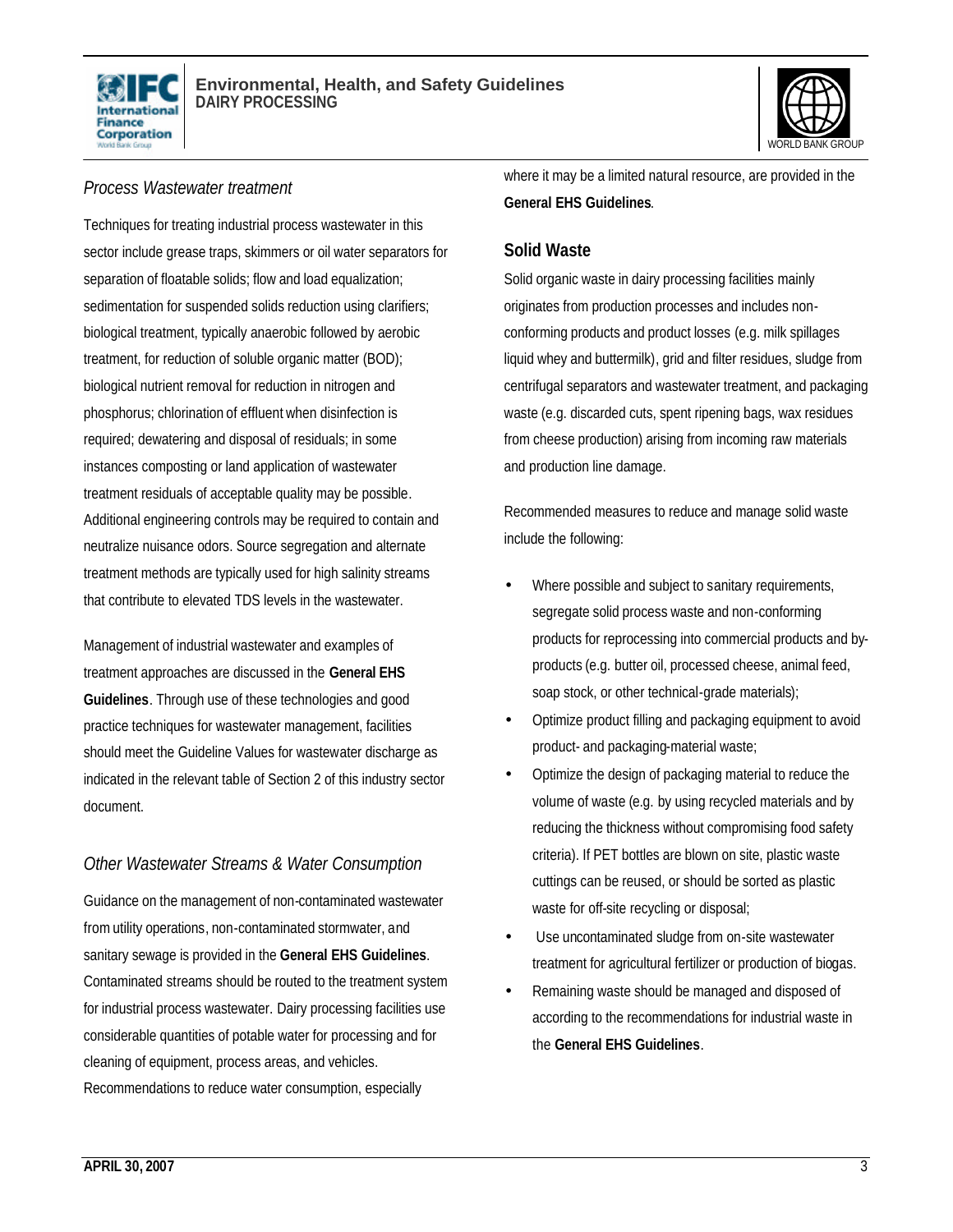



### **Air Emissions**

### *Exhaust Gases*

Exhaust gas emissions (carbon dioxide [CO2], nitrogen oxides [NOX] and carbon monoxide [CO]) in the dairy processing sector result from the combustion of gas and fuel oil or diesel in turbines, boilers, compressors and other engines for power and heat generation. Guidance for the management of small combustion source emissions with a capacity of up to 50 megawatt thermal (MWth), including air emission standards for exhaust emissions, is provided in the **General EHS Guidelines**. For combustion source emissions with a capacity of greater than 50 MWth refer to the **EHS Guidelines for Thermal Power.**

### *Dust*

Emissions of dust during dairy processing activities include fine milk powder residues in the exhaust air from the spray drying systems and bagging of product. Recommended measures to prevent and control dust emissions mainly consist of the installation of exhaust ventilation equipped with dry powder retention systems (e.g. cyclones or bag filters). Bag filters are generally favored over wet scrubbing methods, as they use significantly less energy, generate less or no wastewater, and produce less noise. The presence of hot air and fine dust creates fire and explosion impacts. All modern spray dryers should be equipped with explosion release mechanisms and fire prevention systems.

### *Odor*

The major sources of odor emissions in dairy processing facilities are related to on-site wastewater treatment facilities, in addition to fugitive odor emissions from filling / emptying milk tankers and storage silos. Recommended management techniques to prevent and control odor emissions include the following:

- Ensure wastewater treatment facilities are properly designed and maintained for the anticipated wastewater load;
- Keep all working and storage areas clean;
- Empty and clean the fat trap frequently (e.g. daily emptying and weekly cleaning);
- Minimize stock of waste and by-products and store for short periods in cold, closed, and well-ventilated rooms;
- Enclose production activities that cause odor and operate under vacuum.

### **Energy Consumption**

Dairy processing facilities consume considerable amounts of energy. Typically, approximately eighty percent of the energy requirements are for thermal uses to generate hot water and produce steam for process applications (e.g. pasteurization, evaporation, and milk drying) and cleaning purposes. The remaining 20 percent is used as electricity to drive processing machinery, refrigeration, ventilation, and lighting. In addition to recommendations to increase energy efficiency discussed in the **General EHS Guidelines**, the following industry-specific measures are recommended:

- Reduce heat loss by :
	- o Using continuous, instead of batch, pasteurizers
	- o Partially homogenizing milk to reduce the size of heat exchangers
	- o Using multistaged evaporators
	- o Insulating steam, water, and air pipes / tubes
	- o Eliminating steam leakage and using thermostatically controlled steam and water blending valves
- Improve cooling efficiency by:
	- o Insulating refrigerated room/ areas
	- o Installing automatic door closing (e.g. with microswitches) and applying airlocks and alarms;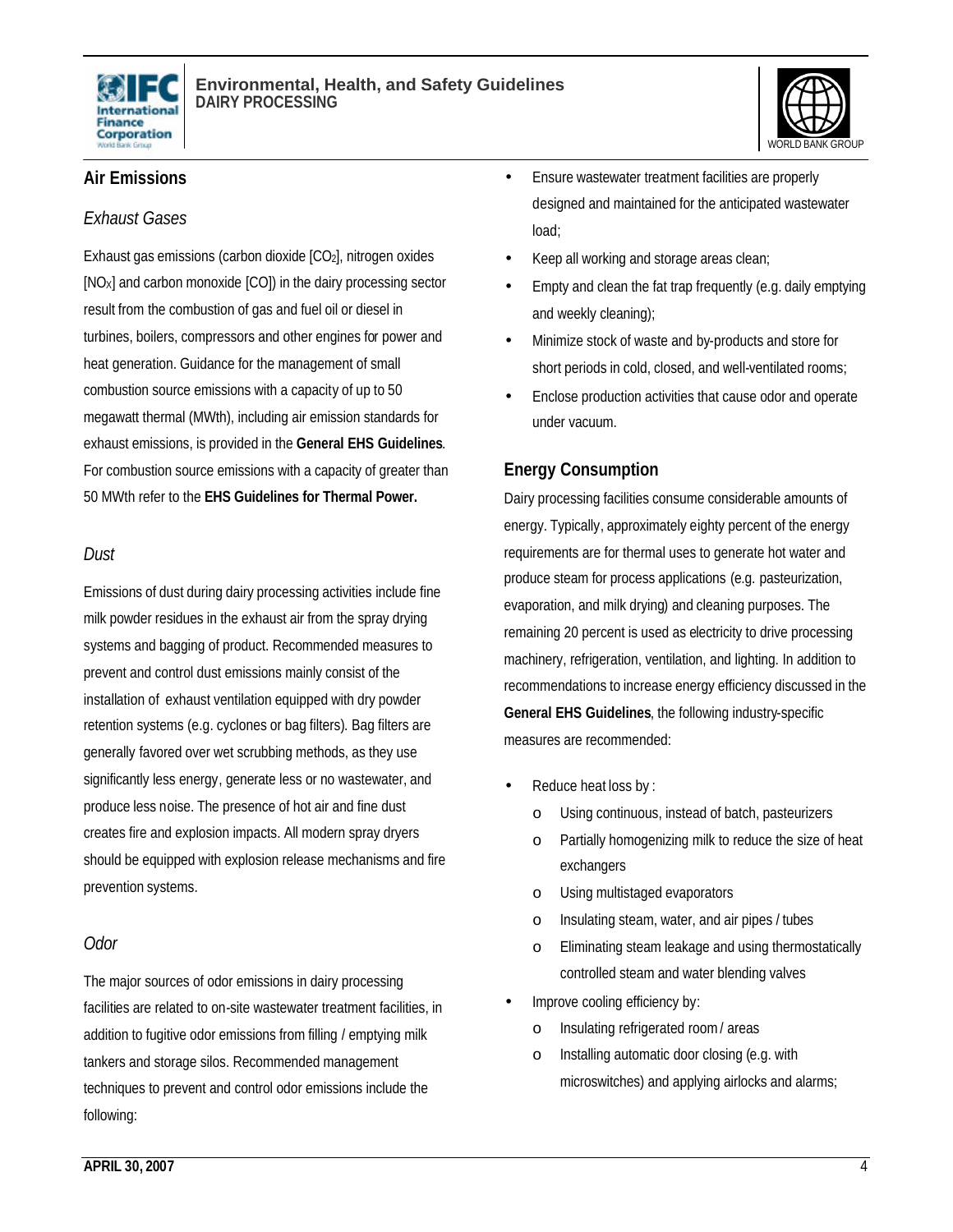



- Employ heat recovery for both heating and cooling operations in milk pasteurizers and heat exchangers (e.g. regenerative countercurrent flow);
- Investigate the means to recover waste heat, including:
	- o Recovering waste heat from refrigeration plant, exhaust, and compressors (e.g. to preheat hot water)
	- o Recovering evaporative energy
	- o Employing heat recovery from air compressors and boilers (e.g. waste gas exchanger)

### **1.2 Occupational Health and Safety**

Occupational health and safety hazards for dairy processing facilities are similar to those of other industrial facilities and recommendations for the management of these issues can be found in the **General EHS Guidelines**. In addition, occupational health and safety issues that may be specifically associated with dairy processing operations include the following:

- Physical hazards
- Biological hazards
- Chemical hazards
- Exposure to heat, cold, and radiation

### **Physical Hazards**

Physical hazards include exposure to same-level fall hazards due to slippery conditions, the use of machines and tools, and collisions with internal transport equipment (e.g. forklift trucks and containers). Guidance on general workplace conditions, including design and maintenance of working and walking surfaces to prevent slips and falls, is presented in the **General EHS Guidelines**. Additional, industry-specific recommendations are presented below.

• Maintain walking and working surfaces clean and dry and provide workers with antislip footwear;

- Provide workers with training in the proper use of equipment (including the proper use of machine safety devices) and personal protective equipment (PPE), such as hearing protection;
- Ensure that the process layout reduces opportunities for process activities to cross paths, thus avoiding collisions and falls;
- Demarcate transport corridors and working areas and ensure the proper placement of handrails on platforms, ladders, and stairs;
- Ground all electrical equipment and installations in wet rooms.

### *Lifting, Repetitive Work, and Work Posture Injuries*

Dairy processing activities may include a variety of situations in which workers can be exposed to lifting, carrying, repetitive work, and work-posture injuries. Such injuries may result from heavy manual lifting and repetitive work, including the operation of slicing and vacuum-packing machines and poor working postures caused by inadequate workstation and process activity design. Recommended management approaches, including the use of mechanical equipment where necessary (e.g. to move pallets of milk carton) to reduce these injuries are discussed in the **General EHS Guidelines**.

### **Biological Hazards**

Exposure to biological and microbiological agents may be associated with inhalation and ingestion of dust and aerosols, particularly in milk powder operations. Dust from the ingredients used in dairy processing and high levels of humidity may cause skin irritation or other allergic reactions.

In addition to the guidance included in the **General EHS Guidelines**, recommendations for the prevention and control of exposures to biological hazards specific to dairy processing include the following: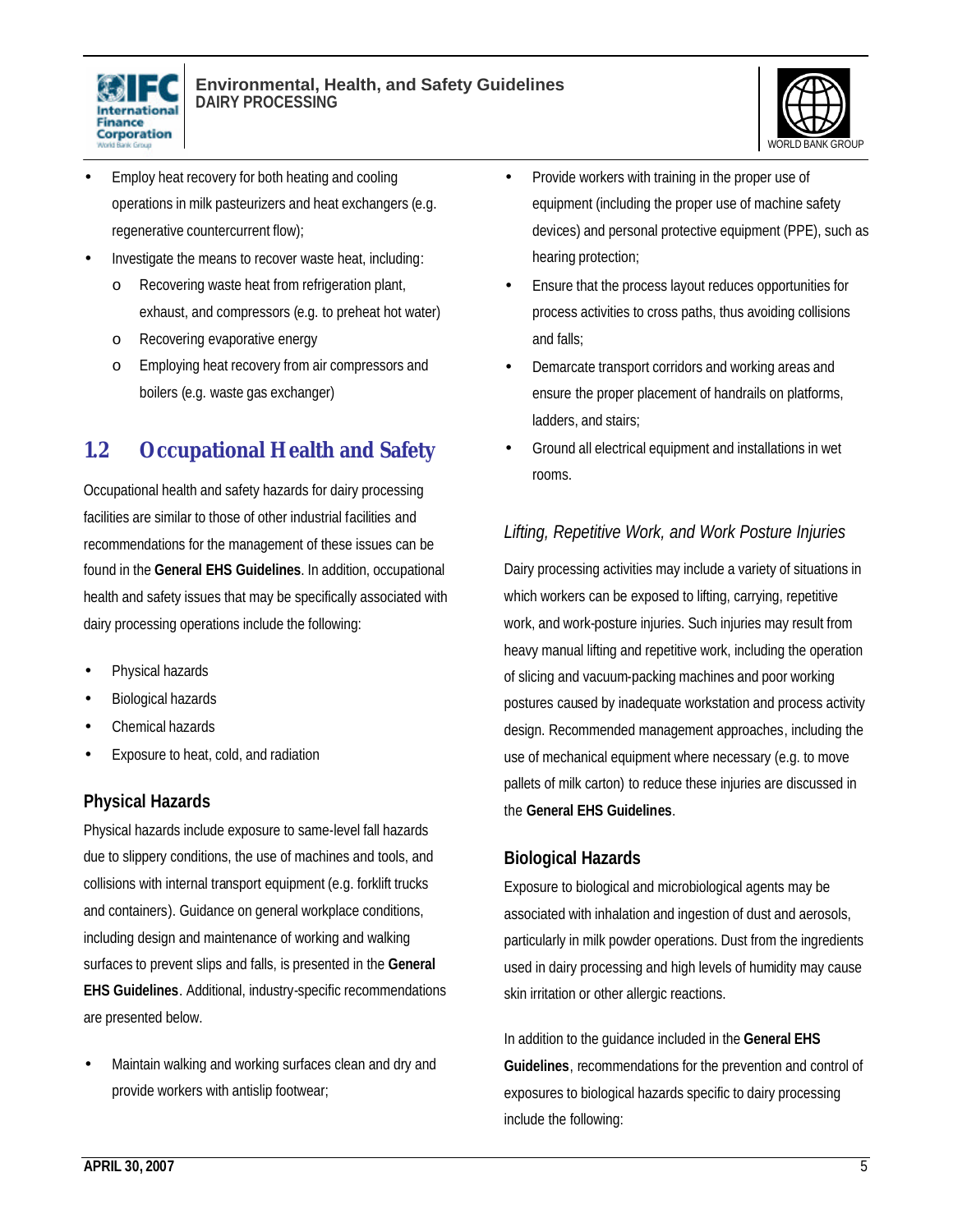



- Avoid dust- and aerosol-generating activities (e.g. use of compressed air or high-pressure water for cleaning) and, where they cannot be avoided, provide proper ventilation of enclosed or semi-enclosed areas to reduce or eliminate exposure to dust and aerosols;
- Install exhaust ventilation equipped with filters and / or cyclones, at sources of dust;
- Provide workers with PPE that is appropriate for the process activity;
- Ensure physical segregation of work and welfare facilities to maintain worker personal hygiene;
- Avoid direct contact with non-conforming dairy products.

### **Chemical Hazards**

Exposure to chemicals (including gases and vapors) typically involves chemical-handling activities related to cleaning operations and disinfection of process areas, in addition to the maintenance of heating (thermal oils) and cooling systems (ammonia). Recommended measures to prevent and control exposure to chemicals are discussed in the **General EHS Guidelines**.

### **Heat and Cold**

Workers at dairy processing facilities may be exposed to heat from process activities and to cold in refrigeration areas and rooms. Recommendations for the management of exposure to heat and cold are presented in the **General EHS Guidelines**.

#### **Noise and Vibrations**

The main sources of noise in a dairy processing facility are centrifuges, homogenizers, spray towers, and filling and packing machinery which are all typically located in enclosed buildings. Recommendations for the management of exposure to noise and vibration are presented in the **General EHS Guidelines**.

### **1.3 Community Health and Safety**

Community health and safety impacts during the construction of dairy processing plants are common to those from the construction of other industrial facilities and are discussed in the **General EHS Guidelines.** During the facility's planning phase, the location of the processing facility should be designated at an appropriate distance from neighbors, and access roads should be assessed for suitable use in food transport. Community health and safety impacts during the operation phase that are common to most industry sectors, including those related to traffic safety during transport of raw materials and finished product, are discussed in the **General EHS Guidelines**. Industry-specific issues with the potential to impact the community or the public at large are those associated with pathogens or microbial contaminants, as well as other chemical or physical impacts, associated with processed dairy products.

### **Food Safety Impacts and Management**

A food product recall caused by contaminated or adulterated food products can damage a viable business. If a company can trace its products to specific lot numbers, then recall is a matter of removing all foods associated with those numbers. With a robust food safety program in place, a company can protect itself from product adulteration, contamination, and the impacts of food recalls.

Dairy processing should be undertaken according to internationally recognized food safety standards consistent with the principles and practice of HACCP<sup>3</sup> and Codex Alimentarius.<sup>4</sup> Recommended food safety principles include the following:

• Respect "clean" and "dirty" zoning, designed in accordance with HACCP prerequisites (e.g. sanitary standard operating procedures), as discussed below;

<sup>1</sup> 3 ISO (2005).

<sup>4</sup> FAO and WHO (1962–2005).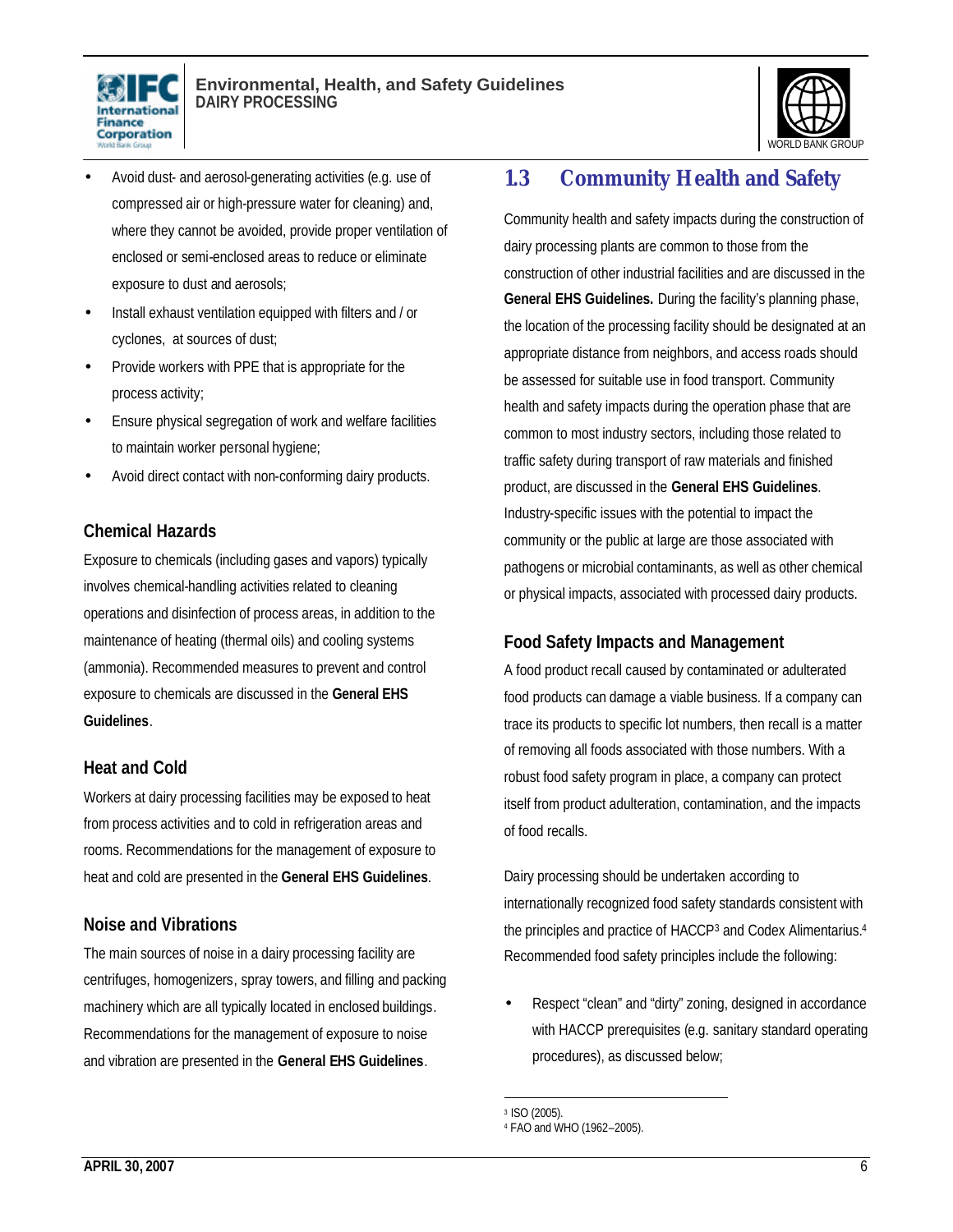



- Ensure the cooling chain is unbroken for sensitive products requiring refrigeration;
- As far as possible, ensure full traceability of all materials and products throughout the supply chain;
- Ensure adequate veterinary inspection, including examination of vaccination certificates for the animals in the supply chain;
- Comply with veterinary regulations and precautions for management of waste, sludge, and by-products;
- Institutionalize all HACCP prerequisites, including
	- o Sanitation
	- o Good-management practices
	- o Implementation of integrated pest and vector management programs and maximization of pest and vector control through mechanical means (e.g. traps and use mesh on doors and windows to reduce the need for chemical pest and vector control)
	- o Chemical control
	- o Allergen control
	- o Customer complaints mechanism
	- o Traceability and recall

# **2.0 Performance Indicators and Monitoring**

### **2.1 Environment**

### **Effluent Guidelines**

Table 1 presents effluent guidelines for this sector. Guideline values for process emissions and effluents in this sector are indicative of good international industry practice as reflected in relevant standards of countries with recognized regulatory frameworks. Guideline values for process emissions and effluents in this sector are indicative of good international industry practice as reflected in relevant standards of countries with recognized regulatory frameworks. These guidelines are achievable under normal operating conditions in appropriately

designed and operated facilities through the application of pollution prevention and control techniques discussed in the preceding sections of this document. These levels should be achieved, without dilution, at least 95 percent of the time that the plant or unit is operating, to be calculated as a proportion of annual operating hours. Deviation from these levels in consideration of specific, local project conditions should be justified in the environmental assessment.

Effluent guidelines are applicable for direct discharges of treated effluents to surface waters for general use. Site-specific discharge levels may be established based on the availability and conditions in use of publicly operated sewage collection and treatment systems or, if discharged directly to surface waters, on the receiving water use classification as described in the **General EHS Guidelines**.

Emissions guidelines are applicable to process emissions. Combustion source emissions guidelines associated with steam- and power-generation activities from sources with a capacity equal to or lower than 50 MWth are addressed in the **General EHS Guidelines** with larger power source emissions addressed in the **EHS Guidelines for Thermal Power**. Guidance on ambient considerations based on the total load of emissions is provided in the **General EHS Guidelines**.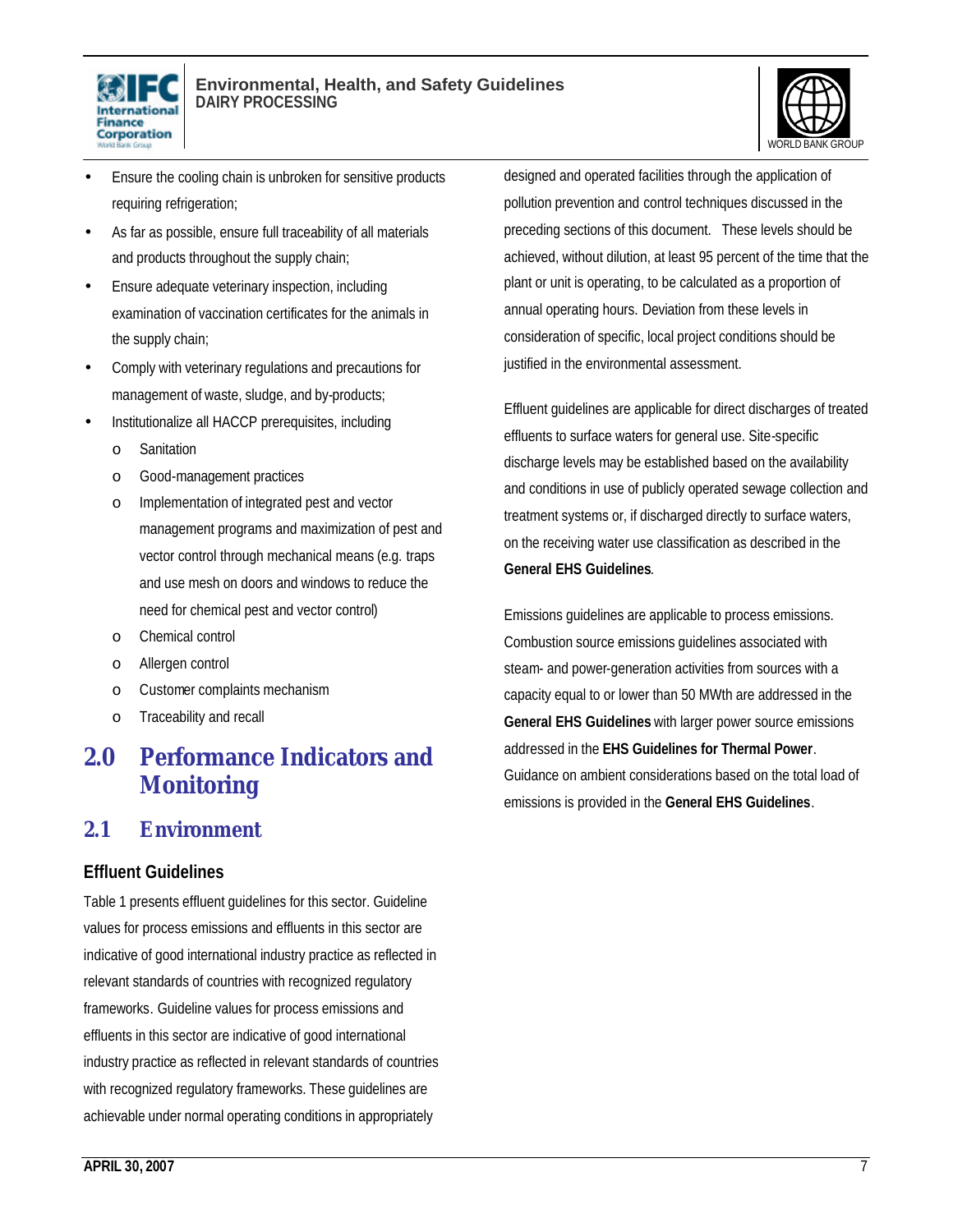



| Table 1. Effluent levels dairy processing                                                                                              |                                              |                        |  |  |  |  |  |  |
|----------------------------------------------------------------------------------------------------------------------------------------|----------------------------------------------|------------------------|--|--|--|--|--|--|
| <b>Pollutants</b>                                                                                                                      | <b>Units</b>                                 | <b>Guideline Value</b> |  |  |  |  |  |  |
| pH                                                                                                                                     | рH                                           | $6 - 9$                |  |  |  |  |  |  |
| BOD <sub>5</sub>                                                                                                                       | mq/l                                         | 50                     |  |  |  |  |  |  |
| COD                                                                                                                                    | mg/l                                         | 250                    |  |  |  |  |  |  |
| <b>Total nitrogen</b>                                                                                                                  | mq/l                                         | 10                     |  |  |  |  |  |  |
| <b>Total phosphorus</b>                                                                                                                | mg/l                                         | $\mathfrak{D}$         |  |  |  |  |  |  |
| Oil and grease                                                                                                                         | mg/l                                         | 10                     |  |  |  |  |  |  |
| <b>Total suspended solids</b>                                                                                                          | mg/l                                         | 50                     |  |  |  |  |  |  |
| Temperature increase                                                                                                                   | $\circ$ C                                    | <3b                    |  |  |  |  |  |  |
| <b>Total coliform bacteria</b>                                                                                                         | MPN <sup>a</sup> / 100 ml                    | 400                    |  |  |  |  |  |  |
| Active Ingredients /<br><b>Antibiotics</b>                                                                                             | To be determined on a case specific<br>basis |                        |  |  |  |  |  |  |
| Notes:<br><sup>a</sup> MPN = Most Probable Number<br><b>b</b> At the edge of a scientifically established mixing zone which takes into |                                              |                        |  |  |  |  |  |  |

**<sup>b</sup>**At the edge of a scientifically established mixing zone which takes into account ambient water quality, receiving water use, potential receptors and assimilative capacity

### **Resource Use and Waste Generation**

Tables 2 and 3 present information on resource use and waste generation in the dairy processing sector, which can be considered as indicators of this sector's efficiency and may be used to track performance changes over time. Table 3 presents energy and resource consumption data for dairy processing facilities. The table shows that the variation is large, mainly because of differences in product variety and batch sizes. The quantity of wastewater is generally smaller compared with the consumption of freshwater. This is in part because some of the water used for cooling condensers evaporates and in part because some of the unpolluted, spent cooling water is not monitored during discharge into the surroundings.

The variation in the energy consumption figures is the result of the differing proportions of energy-consuming products (e.g., powder) within the product range. Plants with powder production generally have higher energy consumption than in other plants.

Within the group of market milk producers, the production of butter slightly increases energy consumption.

| Table 2. Waste generation in the dairy sector-     |                               |  |  |  |  |  |
|----------------------------------------------------|-------------------------------|--|--|--|--|--|
| <b>Product range</b>                               | Total solid waste (kg/1000 l) |  |  |  |  |  |
| Market milk and cultured<br>products               | $1.7 - 14a$                   |  |  |  |  |  |
| Cheese, whey, and<br>powder                        | $0.5 - 10^{b}$                |  |  |  |  |  |
| Ice cream                                          | $35 - 58$                     |  |  |  |  |  |
| <sup>a</sup> Based on results from 13 dairies.     |                               |  |  |  |  |  |
| <sup>b</sup> Based on results from 17 dairies.     |                               |  |  |  |  |  |
| <sup>c</sup> Based on results from 4 dairies.      |                               |  |  |  |  |  |
| <b>Source: Nordic Council of Ministers (2001).</b> |                               |  |  |  |  |  |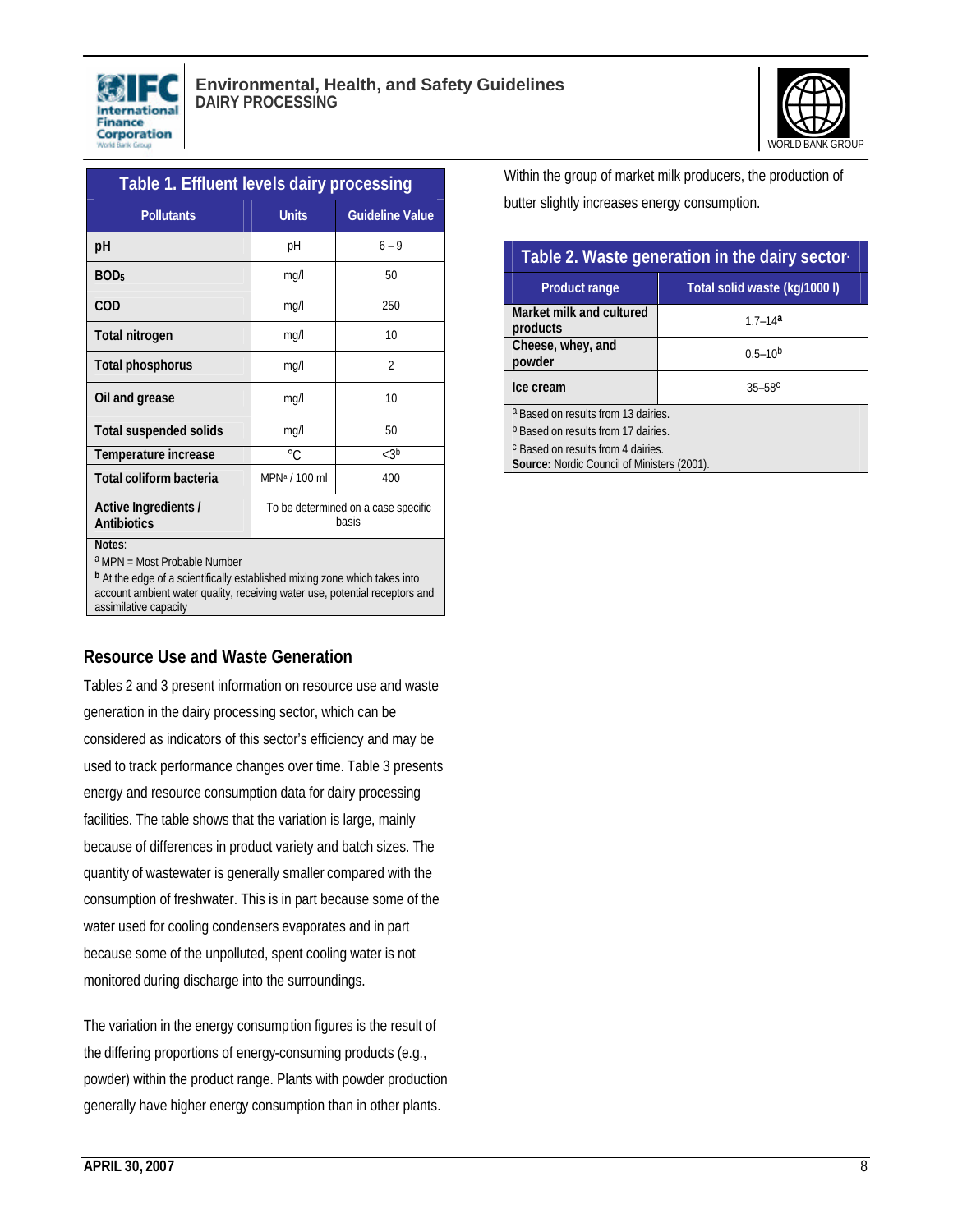



| Table 3. Resource and energy consumption.                                                                                                                                                                        |                            |                                  |                            |                           |                            |                       |                                           |  |  |
|------------------------------------------------------------------------------------------------------------------------------------------------------------------------------------------------------------------|----------------------------|----------------------------------|----------------------------|---------------------------|----------------------------|-----------------------|-------------------------------------------|--|--|
| Inputs per unit of<br>product                                                                                                                                                                                    | <b>Mass load</b><br>unit   | European<br>dairies <sup>a</sup> | <b>Swedish</b><br>dairiesb | <b>Danish</b><br>dairiesb | <b>Finnish</b><br>dairiesb | Norwegian<br>dairiesb | <b>Industry</b><br>benchmark <sup>c</sup> |  |  |
| Water                                                                                                                                                                                                            |                            |                                  |                            |                           |                            |                       |                                           |  |  |
| Market milk and cultured<br>products                                                                                                                                                                             | L/L processed<br>milk      |                                  | $0.96 - 2.8$               | $0.60 - 0.97$             | $1.2 - 2.9$                | 4.1                   | $1.0 - 1.5$                               |  |  |
| Cheese and whey                                                                                                                                                                                                  | L/L processed<br>milk      |                                  | $2.0 - 2.5$                | $1.2 - 1.7$               | $2.0 - 3.1$                | $2.5 - 3.8$           | $1.4 - 2.0$                               |  |  |
| Milk powder, cheese,<br>and (or) liquid products                                                                                                                                                                 | L/L processed<br>milk      |                                  | $1.7 - 4.0$                | $0.69 - 1.9$              | $1.4 - 4.6$                | $4.6 - 6.3$           | $0.8 - 1.7$                               |  |  |
| Ice cream                                                                                                                                                                                                        | L/kg icecream              |                                  |                            |                           |                            |                       | $4.0 - 5.0$                               |  |  |
| Energy                                                                                                                                                                                                           |                            |                                  |                            |                           |                            |                       |                                           |  |  |
| Market milk and cultured<br>products                                                                                                                                                                             | kWh/L<br>processed milk    | $0.09 - 1.11$                    | $0.11 - 0.34$              | $0.07 - 0.09$             | $0.16 - 0.28$              | 0.45                  | $0.1 - 0.2$                               |  |  |
| Cheese and whey                                                                                                                                                                                                  | kWh/L<br>processed milk    | $0.06 - 2.08$                    | $0.15 - 0.34$              | $0.12 - 0.18$             | $0.27 - 0.82$              | 0.21                  | $0.2 - 0.3$                               |  |  |
| Milk powder, cheese,<br>and (or) liquid products                                                                                                                                                                 | kWh/L<br>processed milk    | $0.85 - 6.47$                    | $0.18 - 0.65$              | $0.30 - 0.71$             | $0.28 - 0.92$              | $0.29 - 0.34$         | $0.3 - 0.4$                               |  |  |
| Ice cream                                                                                                                                                                                                        | KWh/kg ice<br>cream        |                                  | $0.75 - 1.6$               |                           |                            |                       | $0.8 - 1.2$                               |  |  |
| Wastewater discharge                                                                                                                                                                                             |                            |                                  |                            |                           |                            |                       |                                           |  |  |
| Market milk and cultured<br>products                                                                                                                                                                             | Liters/L<br>processed milk |                                  | $0.8 - 2.5$                | $0.83 - 0.94$             | $1.2 - 2.4$                | 2.6                   | $0.9 - 1.4$                               |  |  |
| Cheese and whey                                                                                                                                                                                                  | Liters/L<br>processed milk |                                  | $1.4 - 2.0$                | $0.77 - 1.4$              | $1.5 - 3.2$                | 3.2                   | $1.2 - 1.8$                               |  |  |
| Milk powder, cheese,<br>and (or) liquid products                                                                                                                                                                 | liters/L<br>processed milk |                                  | $1.2 - 4.3$                | $0.75 - 1.5$              | $1.9 - 3.9$                | $2.0 - 3.3$           | $0.8 - 1.5$                               |  |  |
| Ice cream                                                                                                                                                                                                        | L/kg ice cream             |                                  | $2.7 - 4.4$                | $\overline{a}$            | 5.6                        | $3.0 - 7.8$           | $2.7 - 4.0$                               |  |  |
| a European Dairy Association (2002), cited in EC (2006).<br>b Nordic Council of Ministers (2001). The numbers in brackets refer to the number of dairies in the sample.<br>c Nordic Council of Ministers (2001). |                            |                                  |                            |                           |                            |                       |                                           |  |  |

c Nordic Council of Ministers (2001).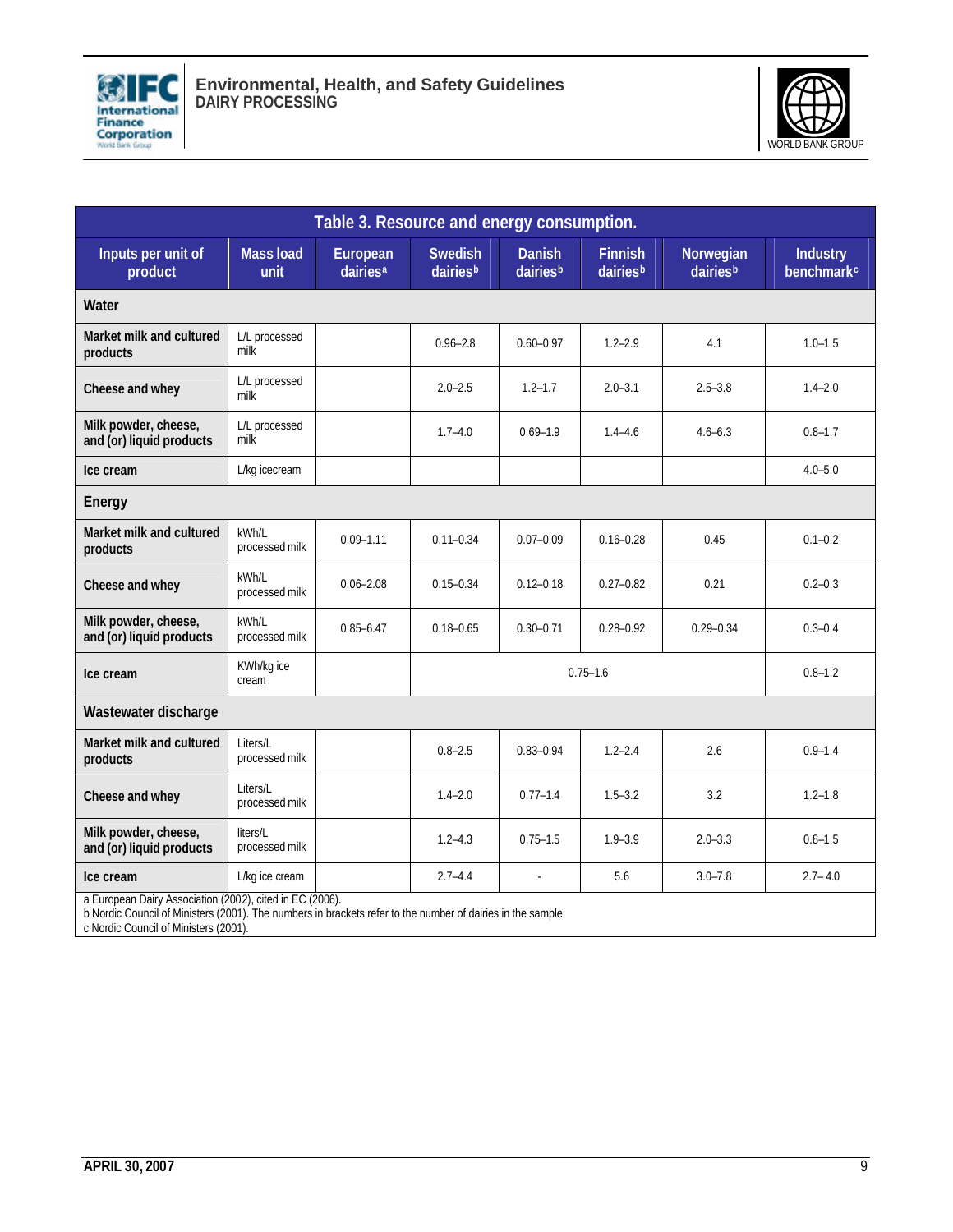



### **Environmental Monitoring**

Environmental monitoring programs for this sector should be implemented to address all activities that have been identified to have potentially significant impacts on the environment during normal operations and upset conditions. Environmentalmonitoring activities should be based on direct or indirect indicators of emissions, effluents, and resource use applicable to the particular project.

Monitoring frequency should be sufficient to provide representative data for the parameter being monitored. Monitoring should be conducted by trained individuals following monitoring and record-keeping procedures and using properly calibrated and maintained equipment. Monitoring data should be analyzed and reviewed at regular intervals and compared with the operating standards so that any necessary corrective actions can be taken. Additional guidance on applicable sampling and analytical methods for emissions and effluents is provided in the **General EHS Guidelines**.

### **2.2 Occupational Health and Safety**

### **Occupational Health and Safety Guidelines**

Occupational health and safety performance should be evaluated against internationally published exposure guidelines, of which examples include the Threshold Limit Value (TLV®) occupational exposure guidelines and Biological Exposure Indices (BEIs®) published by American Conference of Governmental Industrial Hygienists (ACGIH),<sup>5</sup> the Pocket Guide to Chemical Hazards published by the United States National Institute for Occupational Health and Safety (NIOSH),<sup>6</sup> Permissible Exposure Limits (PELs) published by the Occupational Safety and Health Administration of the United

 $\overline{a}$ <sup>5</sup> Available at: http://www.acgih.org/TLV/ and http://www.acgih.org/store/

States (OSHA),<sup>7</sup> Indicative Occupational Exposure Limit Values published by European Union member states,<sup>8</sup> or other similar sources.

### **Accident and Fatality Rates**

Projects should try to reduce the number of accidents among project workers (whether directly employed or subcontracted) to a rate of zero, especially accidents that could result in lost work time, different levels of disability, or even fatalities. Facility rates may be benchmarked against the performance of facilities in this sector in developed countries through consultation with published sources (e.g. US Bureau of Labor Statistics and UK Health and Safety Executive)<sup>9</sup>.

### **Occupational Health and Safety Monitoring**

The working environment should be monitored for occupational hazards relevant to the specific project. Monitoring should be designed and implemented by accredited professionals<sup>10</sup> as part of an occupational health and safety monitoring program. Facilities should also maintain a record of occupational accidents and diseases and dangerous occurrences and accidents. Additional guidance on occupational health and safety monitoring programs is provided in the **General EHS Guidelines**.

 $\overline{a}$ 

<sup>6</sup> Available at: http://www.cdc.gov/niosh/npg/

<sup>7</sup> Available at:

http://www.osha.gov/pls/oshaweb/owadisp.show\_document?p\_table=STANDAR DS&p\_id=9992

<sup>&</sup>lt;sup>8</sup> Available at: http://europe.osha.eu.int/good\_practice/risks/ds/oel/

<sup>9</sup> Available at: http://www.bls.gov/iif/ and

http://www.hse.gov.uk/statistics/index.htm

<sup>&</sup>lt;sup>10</sup> Accredited professionals may include Certified Industrial Hygienists,

Registered Occupational Hygienists, or Certified Safety Professionals or their equivalent.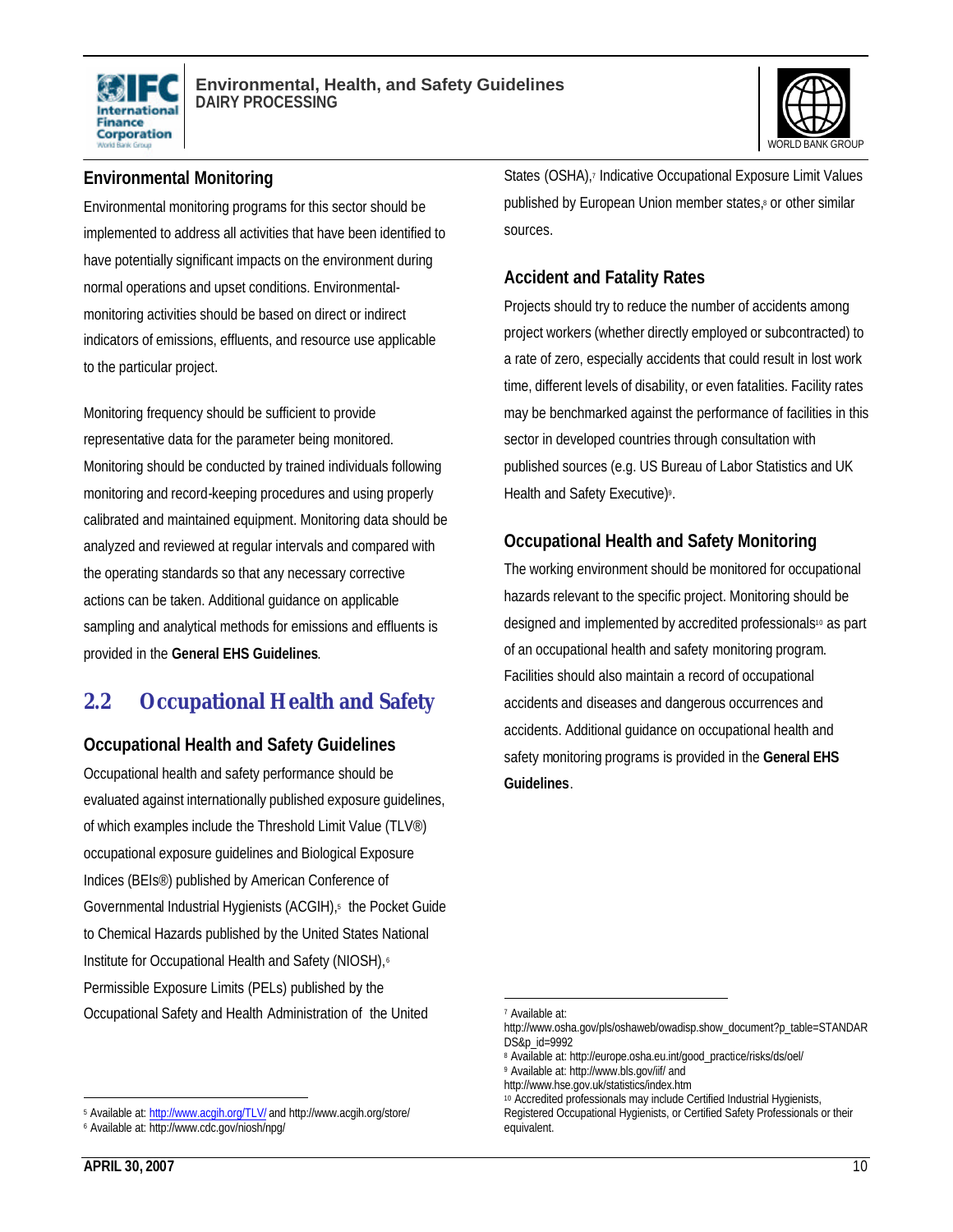



# **3.0 References and Additional Sources**

Arbejdstilsynet. 2005. Anmeldte arbejdsbetingede lidelser 1999–2000.

Årsopgørelse 2004. Reported Accumulated Occupational Disease 1999–2004. Annual Report 2004. Copenhagen: Arbejdstilsynet. Available at http://www.at.dk/graphics/at/07-Arbejdsmiljoe-i-tal/02- Arbejdsskader/Aarsopgoerelser/Anmeldte-arbejdsbetingede-lidelser-2004.pdf

BLS (US Bureau of Labor Statistics). 2004a. Industry Injury and Illness Data — 2004. Supplemental News Release Tables. Table SNR05: Incident Rate and Number of Nonfatal Occupational Injuries by Industry, 2004. Washington, DC: BLS. Available at http://www.bls.gov/iif/oshwc/osh/os/ostb1479.pdf

BLS (US Bureau of Labor Statistics). 2004b. Census of Fatal Occupational Injuries Charts, 1992–2004. Number and Rate of Fatal Occupational Injuries by Private Industry Sector, 2004. Washington, DC: BLS. Available at http://www.bls.gov/iif/oshwc/cfoi/cfch0003.pdf

EC (European Commission). 2006. Integrated Pollution Prevention and Control. Reference Document on Best Available Techniques in the Food, Drink and Milk Industries. Seville, Spain: EC. Available at http://eippcb.jrc.es/pages/FActivities.htm

 EC (European Commission). 1996. Council Directive 96/61/EC of 24 September 1996 Concerning Integrated Pollution Prevention and Control (IPPC). Brussels: EC. Available at: http://europa.eu.int/comm/environment/ippc/index.htm Consolidated: http://europa.eu.int/eur-lex/en/consleg/pdf/1996/en\_1996L0061\_do\_001.pdf

 FAO and WHO (Food and Agriculture Organization and World Health Organization).1962–2005. Codex Alimentarius. Geneva: FAO and WHO. Available at http://www.codexalimentarius.net/web/index\_en.jsp

HSC (Health and Safety Commission). 2005a. United Kingdom. Rates of Reported Fatal Injury to Workers, Non-Fatal Injuries to Employees and LFS Rates of Reportable Injury to Workers in Manufacturing. London: National Statistics. Available at http://www.hse.gov.uk/statistics/industry/manufacturingld1.htm#notes

HSC (Health and Safety Commission) 2005b. Health and Safety Statistics 2004/05. London: National Statistics. Available on page 21 at http://www.hse.gov.uk/statistics/overall/hssh0405.pdf

HSC (Health and Safety Commission) 2005c. United Kingdom. Statistics of Fatal injuries 2004/05. Fatal Injuries to Workers in Manufacturing. London: National Statistics. Available at www.hse.gov.uk/statistics/overall/fatl0405.pdf

India EPA (Environmental Protection Agency). 1992. India EPA (Environmental Protection Agency). Notification 5 May 1992. 20.0 Dairy Industry: Effluent Standards. Delhi: India EPA. Available at http://www.cpcb.nic.in/standard20.htm

International Dairy Federation. 2001. Bulletin of the International Dairy Federation. Nos. 327/1997, 382/2003, 365/2001. Available at http://www.filidf.org

Irish EPA (Environmental Protection Agency). 1996. BATNEEC Guidance Note. Class 7.2. Manufacture of Dairy Products. Draft 3. Dated 15 May 1996. Wexford: Irish EPA. Available at

http://www.epa.ie/Licensing/IPPCLicensing/BATNEECGuidanceNotes/

ISO (International Organization for Standardization). 2005. ISO 22000: 2005: Food Safety Management Systems — Requirements for Any Organization in the Food Chain. Geneva: ISO. Available at http://www.iso.org/iso/en/CatalogueDetailPage.CatalogueDetail?CSNUMBER=3 5466&ICS1=67&ICS2=20&ICS3=

ISO (International Organization for Standardization). 2004. ISO 14001: 2004: Environmental Management Systems — Requirements with guidance for use. Geneva: ISO. Available at

http://www.iso.org/iso/en/CatalogueDetailPage.CatalogueDetail?CSNUMBER=3 5466&ICS1=67&ICS2=20&ICS3=

Nordic Council of Ministers. 2001. Best Available Techniques (BAT) for the Nordic Dairy Industry. TemaNord 2001:586. ISBN 92-893-0706-4. Copenhagen: Nordic Council of Ministers.

Thailand MOSTE (Ministry of Science, Technology and Environment). 1996. Industrial Effluent Standard. Notification No. 3, B.E.2539 (1996). Bangkok: MOSTE. Available at http://www.pcd.go.th/info\_serv/en\_reg\_std\_water04.html#s1

US EPA (Environment Protection Agency). 2006. Ag101. Available at http://www.epa.gov/oecaagct/ag101/printdairy.html

Water Environment Federation. 2005. Standard Methods for the Examination of Water and Wastewater, 21st ed. American Public Health Association, American Water Works Association, and Water Environment Federation. Available at www.standardmethods.org

World Bank Group. 1998. Pollution Prevention and Abatement Handbook. Dairy Industry. Effective July 1998. Washington, DC: World Bank Group. Available at http://www.ifc.org/ifcext/enviro.nsf/Content/EnvironmentalGuidelines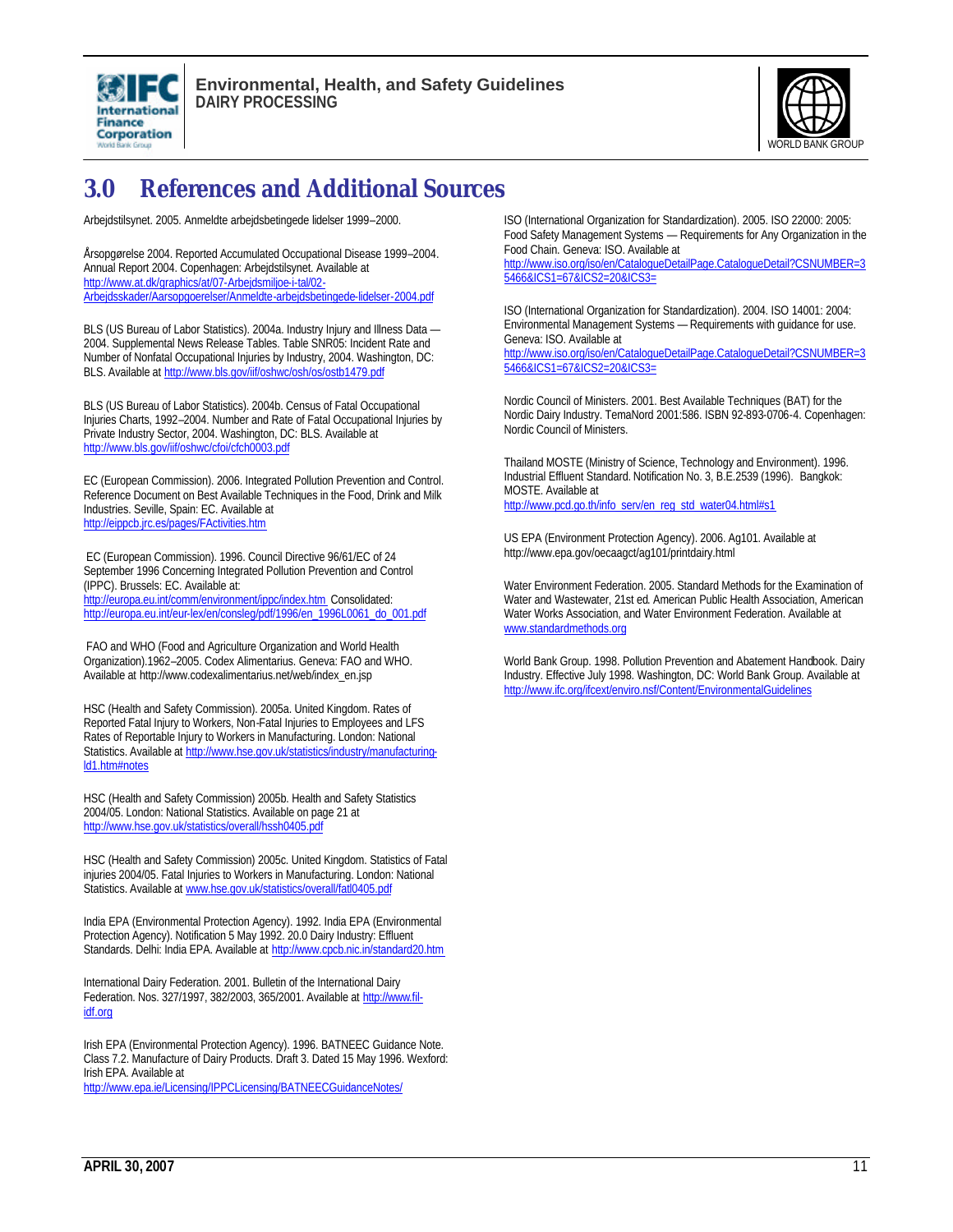



# **Annex A: General Description of Industry Activities**

The dairy sector converts raw milk into safe products for human consumption. Products range from pasteurized and ultra high temperature processing (UHT) milk to value-added dairy products such as yoghurt, butter and cheese. In the past, liquid milk and fresh dairy product plants tended to be located in or near urban centers. The modern trend is for plants to be situated close to the raw milk supply, especially those producing long life products (e.g. UHT, cheese, and milk powders). The current trend toward large processing plants has provided companies with more automated and efficient equipment. This development tends to increase the environmental impact in some areas, mainly due to high concentration of waste and increased traffic. Dairy processing plants can be divided into two categories:

- Fluid milk processing involving the pasteurization and processing of raw milk into liquid milk for direct consumption, as well as cream, flavored milk, and fermented products such as buttermilk and yogurt.
- Industrial milk processing involving the pasteurization and processing of raw milk into value-added dairy products such as cheese and casein, butter and other milk fats, milk powder and condensed milk, whey powder and other dairy ingredients, and ice cream and other frozen dairy products.

Dairy processing is continuously improving. New filtration and drying processes have increased recovery of milk solids that were previously discharged. Processes have become significantly more energy efficient and the use of electronic monitoring, control, and regulation systems has improved processing effectiveness and reduced product loss considerably.

Figure A-1 presents a simplified schematic diagram of the processes in a notional dairy, each of which is further described below.

### **Raw Milk Collection, Reception and Storage**

The first steps in preserving the quality of milk should be taken at the farm. To achieve the best quality raw milk at intake, milking conditions must be as hygienic as possible. The milk must be chilled to below  $+4$ <sup>o</sup>C immediately after milking and be kept at this temperature during transport to the dairy.

Best practice indicates that farms or intermediate collection centers be equipped with stainless steel refrigerated bulk storage tanks. Raw milk is collected and transported to the processing plant in stainless steel insulated or refrigerated bulk tank cars of up to 30,000 liters. Markets with a predominance of small farmers may still use aluminum or stainless steel cans of 30-50 liters which are collected by, or delivered to, the processing plant.

Where water and electricity is not available the milk should be delivered to a central collecting point with cooling facilities or delivered to the dairy for processing immediately after milking. Bulk tanks or cans should be cleaned and sanitized immediately after discharge at the dairy. Water is used to rinse and clean the reception lines, road tankers, and cans. Modern plants may employ Clean in Place systems (CIP) and automated can washers.

At the reception point, the raw milk is sampled for quality analysis and, after acceptance, measured by volume or by weight and cooled to a temperature below +4ºC. After cooling, the milk is stored in a silo to await processing. Ice water is normally used for cooling.

### **Separation and Standardization**

Centrifugal separation and clarification is common in dairy processing to ensure further processing of standard products avoiding quality variations. In most dairies, the cream separation and clarification is carried out using self-cleaning separators. The separator also discharges sediment consisting of dirt particles,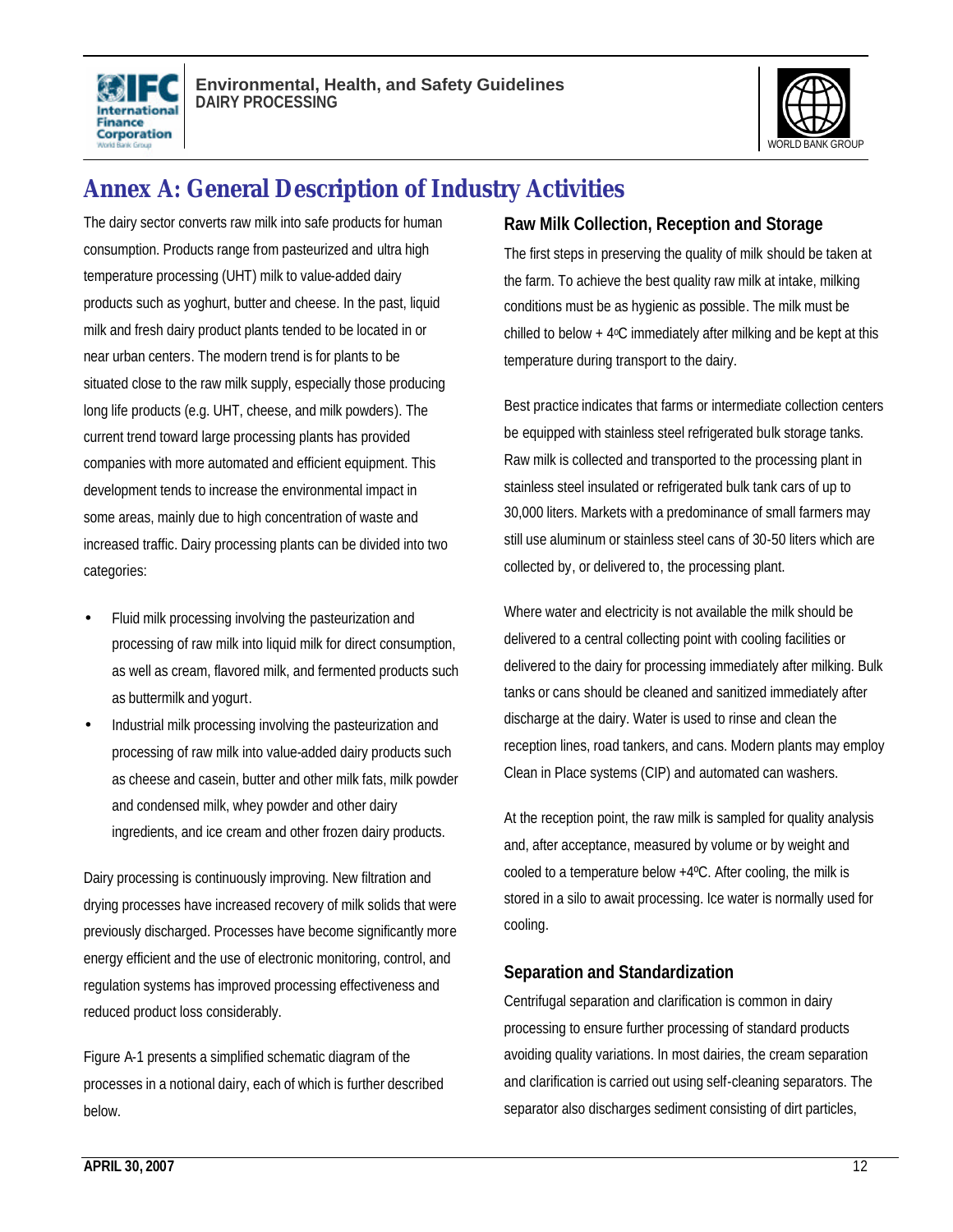



udder cells, and bacteria, and leucocytes, which normally is collected or led to the wastewater drain.

Standardization of the dry matter for fat, protein, and lactose content of the milk usually takes place in the production phase of most dairy products. The most common techniques include mixing of skimmed milk and cream, evaporation, and membrane filtration.

#### **Homogenization**

The aim of homogenization is to prevent gravity separation of the fat in the product and to improve the syneresis stability of mainly cultured products. The homogenizer consists of a high-pressure pump and homogenizing valve driven by a powerful electric motor.

### **Heat Treatment and Cooling of Milk Products**

Regardless of what the end product will be, the milk is usually heat treated to ensure that all pathogenic<sup>11</sup> microorganisms are removed. This is achieved by pasteurization or sterilization, a heating procedure that is required by law in most countries with the exception of some types of cheese made from unpasteurized milk<sup>12</sup>. To save energy, the pasteurization process should involve regenerative heat exchange, which means that the already pasteurized milk is used as a heating medium for the incoming cold milk. After heating, the milk is cooled down to a temperature suitable for subsequent processing or storage.

### **Milk and Dairy Product Production**

#### *Cheese Production*

Cheese is obtained by coagulation of milk and consists mainly of the protein and fat fractions of the milk. Cheese production involves several steps common to most types of cheese and includes coagulation and separation of curd, pressing, salting, ripening, and packaging. Depending on the type of cheese produced, 85–90

percent of the original milk volume is separated as a residual liquid by-product called whey which contains the lactose fraction of the milk and some proteins. Whey can be further processed by concentration and drying to produce powders, whey protein concentrates, lactose and animal feeds. It may also be sold directly as animal feed. Membrane filtration can be used in cheese production as an effective means of limiting the loss of milk solids, but membrane cleaning requires large quantities of water, heat, and cleaning agents.

### *Butter Production*

Butter can be produced as batches in churns or continuously in a continuous butter-making machine. Although churns are still used today, most of them have been replaced by continuous machines. The churning step produces buttermilk, which represents a potential waste stream unless collected for sale. Emptying and cleaning of butter-making equipment and packaging machines generate waste and wastewater containing fat.

### *Condensed Milk, Milk Powder, and Dairy Ingredients*

For these products, evaporation or membrane filtration issued to pre-concentrate skimmed milk, whole milk, buttermilk, and whey before final processing. The final drying is usually achieved by spray drying, in which an atomizer disperses the pre-concentrated milk as a fog-like mist into a large chamber through which hot air is drawn in a spiral pattern. The water in the milk spray evaporates instantly to form powder particles. Alternatively, the older drum drying process may be used, in which the water evaporates on rotating, steam-heated drums.

#### *Ice Cream*

Ice cream manufacture involves the handling of both dry and liquid raw materials including reception of milk, cream, sugar and other

 $\overline{a}$ 

<sup>11</sup> A pathogenic organism is one which causes disease, sickness or toxicity.

<sup>12</sup> Not permitted in all jurisdictions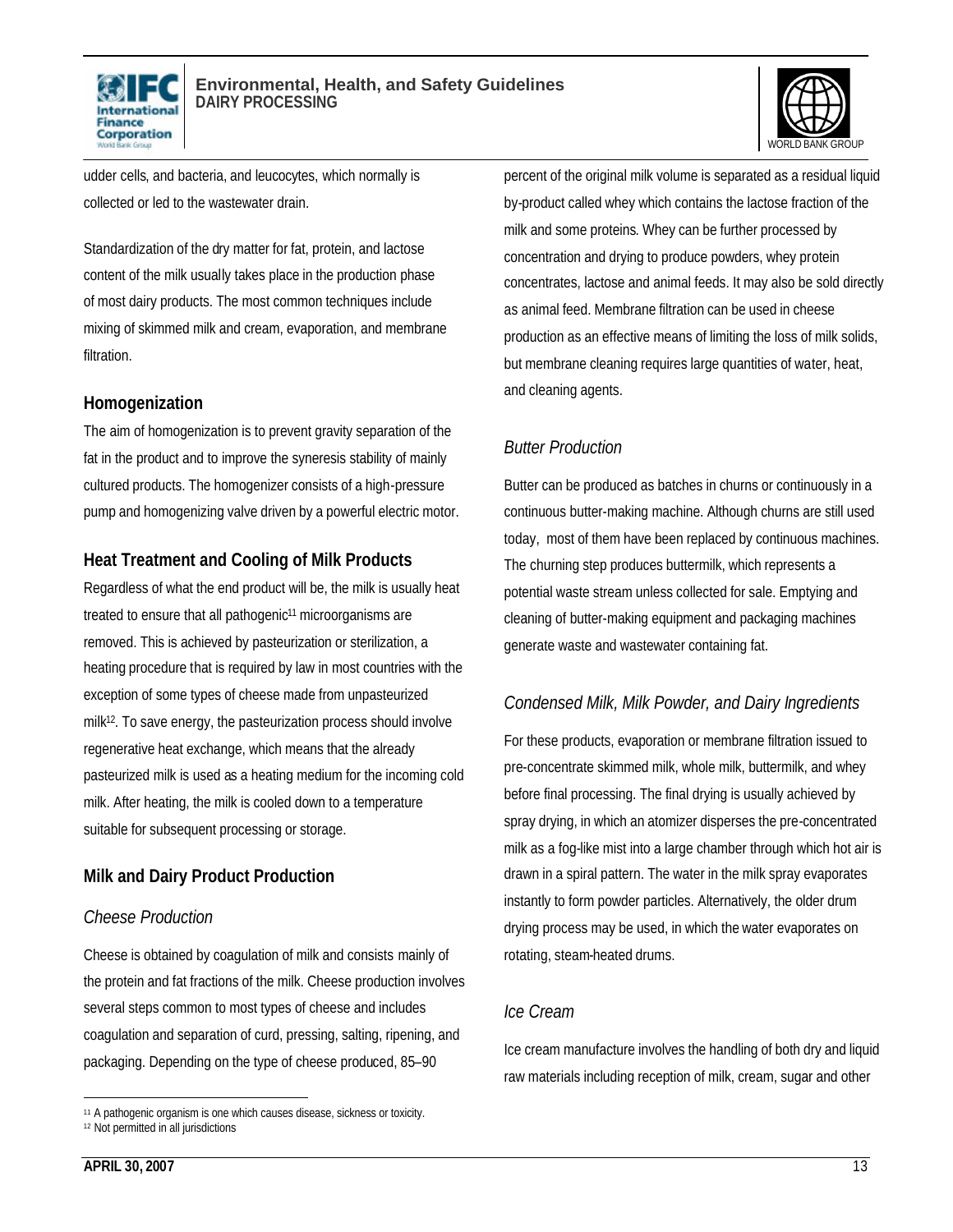



ingredients; mixing operations; pasteurizing, freezing and hardening; packaging; and storage at temperatures below -18ºC.

### **Packaging of Milk and Dairy Products**

Packaging protects the product from bacteriological, light, and oxygen contamination. Liquid milk products may be packed in a beverage carton, which is mainly paperboard covered by a thin layer of food-grade polyethylene on either side. Milk cartons for long-life milk have an additional layer of aluminum foil. Many other packaging materials are also used, ranging from simple plastic pouches to glass bottles, PET laminates and PVC bottles. PET laminates are becoming increasingly popular and are blown at the plant from granulates, generating small amounts of plastic waste when the neck of the container is cut off. Cultured products are packed in beverage cartons or plastic cups and bottles with lids of aluminum foil or paper. In some cases the containers are wrapped together in a carton as multipacks.